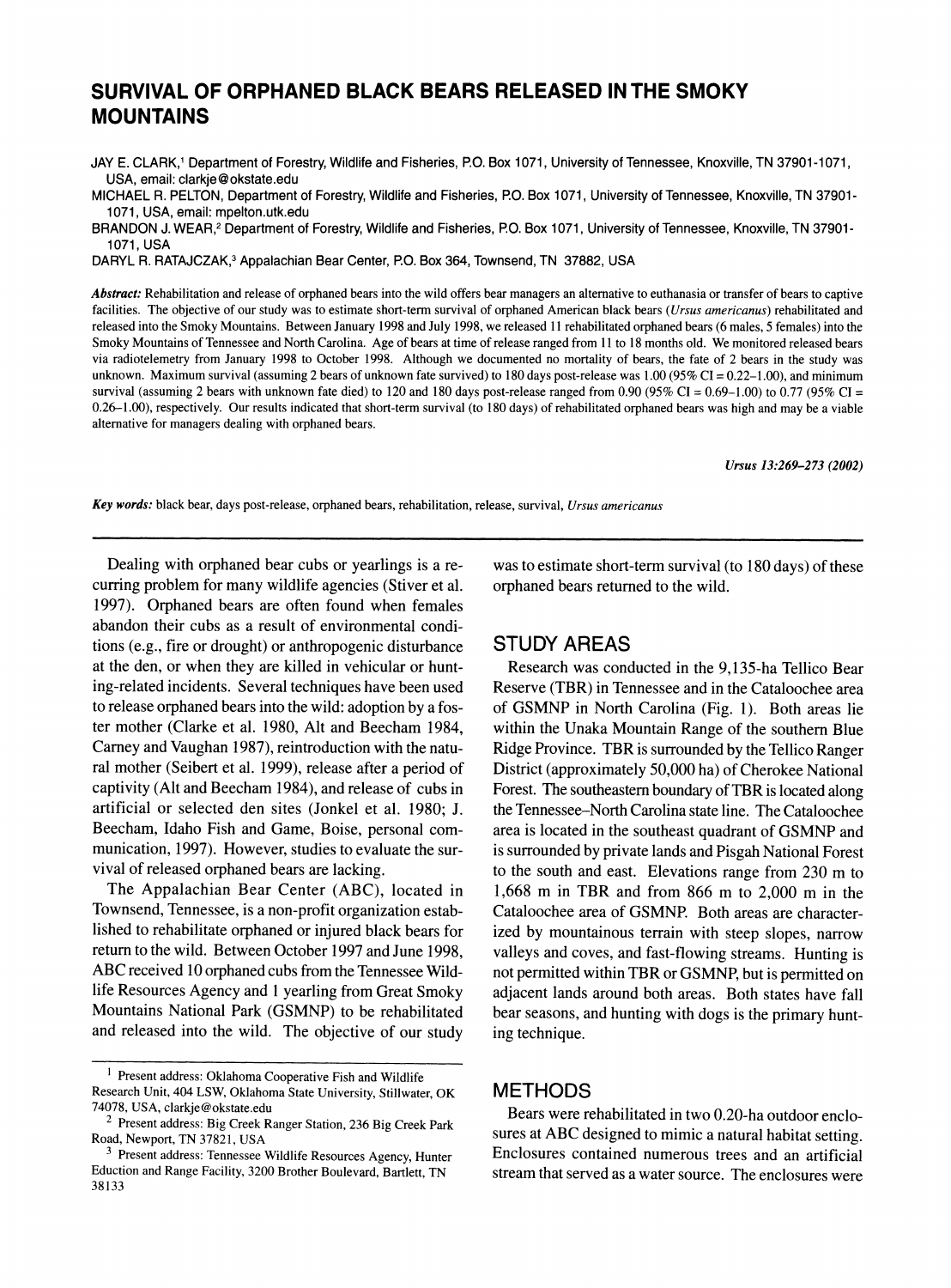

**Fig. 1. Study area and release sites of rehabilitated orphaned black bears in the Smoky Mountains.** 

**surrounded by a 3-m chain link fence lined with 5 strands of high-tensile electric fencing and 2.4-m blinds, which served as visual barriers. Bears were fed mostly natural foods. Acorns (Quercus spp.) and hickory nuts (Carya spp.) composed about 60% of food items. Other food items included apples (18%), dry dog food (18%), various fruits, and rainbow trout (Oncorhynchus mykiss; 4%). We threw food over the fence from behind the blinds to scatter food items and force bears to forage.** 

**When bears had gained sufficient mass (>19 kg) to be released, they were captured from the enclosures with box traps. We determined the minimum release mass based on our knowledge and known weights of yearling bears from den data. No additional criteria were used to assess prerelease condition. We immobilized bears with a combination of ketamine hydrochloride (200 mg/ml), xylazine hydrochloride (100 mg/ml), and mepivicaine hydrochloride (20 mg/ml) injected intramuscularly at a dosage of 1 ml/22.7 kg estimated body weight. A wetting agent was applied to the eyes of each bear after immobilization to prevent desiccation. All bears were eartagged, tattooed on the upper lip and inner thigh, and measured to record morphometric data. We fitted each bear with a radiocollar equipped with an activity sensor and a mortality sensor with a 6-hour delay (Telonics, Mesa, Arizona, USA). Radiocollars were attached with a cotton spacer designed to breakaway in <1 year. Before transport, yohimbine was administered intravenously at a dosage rate of 1 ml/ 18.8 kg as an antagonist for the xylazine hydrochloride. Bears were released into TBR in January (n = 5) and March (n = 5) and into the Cataloochee area of GSMNP in July** 

#### $(n = 1)$ .

**Bears were monitored by aerial and ground telemetry 2-3 times/month to estimate survival. The pulse rate of the radiosignal was recorded to determine if the radiocollar was emitting a mortality signal. When a mortality signal was recorded, we retrieved the collar to determine the fate of the bear (i.e., mortality or dropped collar). We also recorded the first and last monitored date and the straightline distance from the release site to the location where the collar was retrieved. No efforts were made to recapture or visually locate bears after release; therefore, condition of bears following release could not be assessed. We estimated survival via the Kaplan-Meier method (Pollock et al. 1989) and backdated release dates to determine survival of bears as days post-release. We divided postrelease days into 12 intervals of 15 days for a total of 180 days. We recorded the censored date (i.e., the time interval a bear was removed from the number of bears at risk) at the time interval of the last recorded active signal.** 

#### **RESULTS**

**Between October 1997 and June 1998, 11 orphaned bears were rehabilitated at ABC. Bears weighed 5-18 kg**   $(\mathbf{x} = 10 \text{ kg})$  at time of arrival and 19–32 kg  $(\mathbf{x} = 25 \text{ kg})$  at **release. Rehabilitation time for bears ranged from 55 to 146 days (x = 94 days). Average weight gain of bears was 0.2 kg/day (Table 1).** 

**Released bears were monitored for survival from January 1998 to October 1998. Of the 11 radiocollared bears, 7 dropped their collar and were censored at the time of**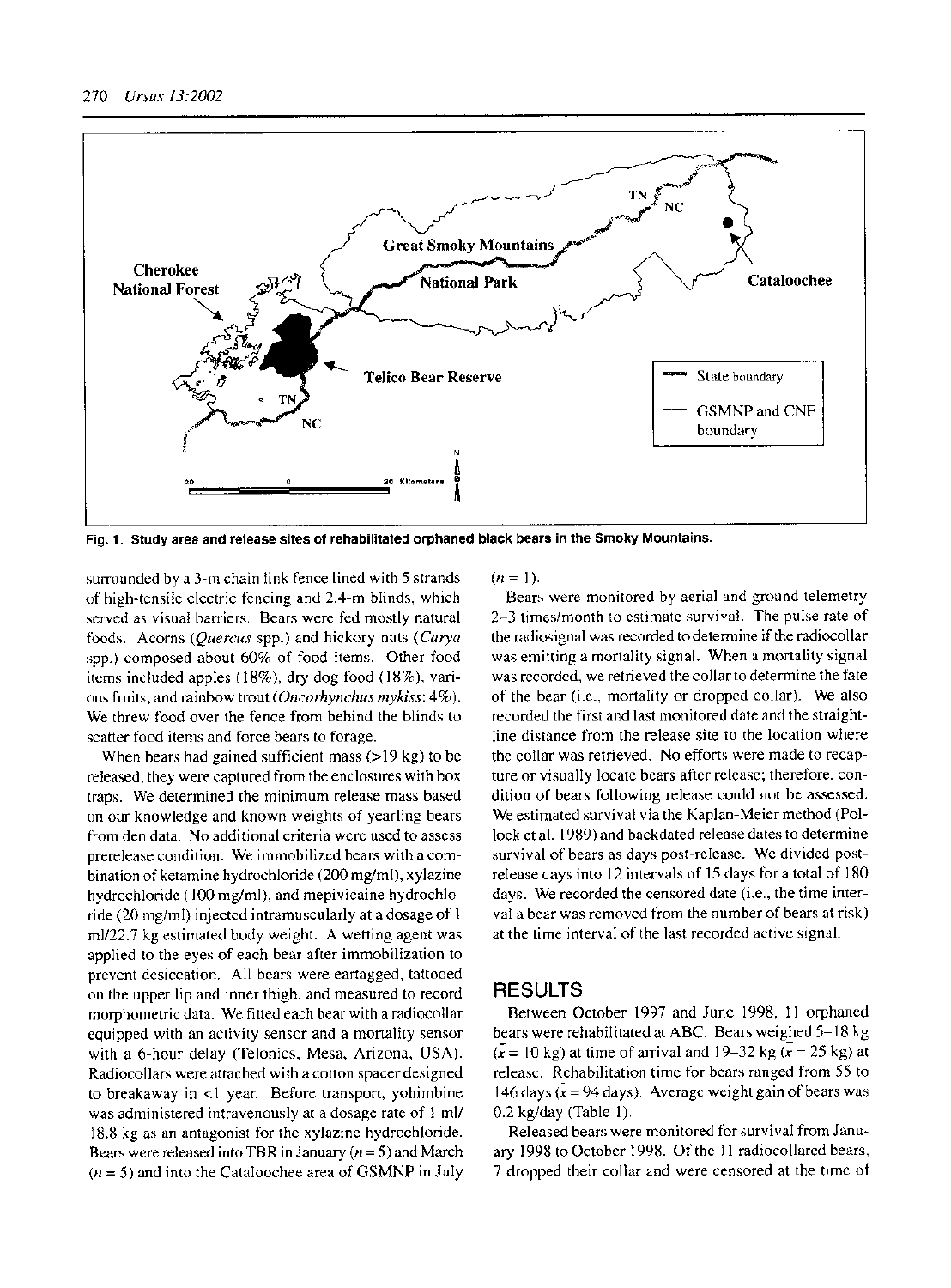| Bear ID           | <b>Sex</b> | Arrival<br>weight (kg) | Release<br>weight (kg) | Rehab time<br>(days) | Weight gain<br>(kg/day) | Radio<br>days' | Collar distance<br>from release site<br>(km) | Fate of bear at date<br>censored |
|-------------------|------------|------------------------|------------------------|----------------------|-------------------------|----------------|----------------------------------------------|----------------------------------|
| <b>ABC 08</b>     | М          | G,                     | 32                     | 95                   | 0.2                     | 160            | 3.4                                          | Alive <sup>h</sup>               |
| ABC 09            | м          | 10                     | 22                     | 146                  | 0.1                     | 233            |                                              | Alive <sup>s</sup>               |
| <b>ABC 12</b>     | м          | п                      | 25                     | 78                   | 0.2                     | 123            |                                              | Unknown                          |
| <b>ABC 14</b>     | F          | 8                      | 27                     | 134                  | 0.1                     | 58             | 8.8                                          | Aliveb                           |
| ABC <sub>15</sub> | F          | 12                     | 20                     | 72                   | 0.1                     | 64             | 0.9                                          | Aliveb                           |
| <b>ABC 17</b>     | F          | 12                     | 29                     | 62                   | 0.3                     | 123            | 5.0                                          | Aliveb                           |
| <b>ABC 18</b>     |            | 10                     | 32                     | 60                   | 0.4                     | 123            | 34.9                                         | Alive <sup>b</sup>               |
| <b>ABC 19</b>     | F          |                        | 19                     | 122                  | 0.1                     | 225            |                                              | Alive <sup>c</sup>               |
| <b>ABC 20</b>     | М          | 18                     | 28                     | 119                  | 0.1                     | 145            | 2.8                                          | Alive <sup>b</sup>               |
| <b>ABC 21</b>     | М          |                        | 21                     | 94                   | 0.2                     | 0              | 0.6                                          | Alive <sup>r</sup>               |
| <b>NPS 01</b>     | M          |                        | 24                     | 55                   | 0.3                     | 46             |                                              | Unknown                          |
| Average           |            | 10                     | 25                     | 94                   | 0.2                     | 130            | 8.8                                          |                                  |

**Table 1. Characteristics of orphaned black bears rehabilitated and released into the Smoky Mountains of Tennessee and North Carolina, 1998.** 

a Minimum number of days post-release that a bear was recorded as having an active signal (i.e., known to be alive).<br><sup>b</sup> Determination of fate based on retrieval of dropped collar and search of vicinity where collar was fo

**c Bear was alive and wearing an active collar at the end of the study.** 

**the last recorded active signal, 2 bears were still active and censored at the end of the study, and 2 were of unknown fate (i.e., 1 collar was never retrieved and radio contact with 1 bear was lost). Straight-line distance from release site to the dropped collar location ranged from 0.6 km to 34.9 km (Table 1). We documented no mortality of bears in the study. Although we did receive 1 unconfirmed report of a small radiocollared bear approaching a campsite, there were no confirmed nuisance encounters involving released bears. During preparation of this manuscript, a bear reported above as an unknown fate (ABC 12) was legally harvested in North Carolina during the fall hunting season of 1999. However, we treated ABC 12 as an unknown fate in our analysis as to not bias our survival results (White and Garrot 1990). Although other bears were known to have moved outside the study areas and may have been susceptible to harvest, none were reported in 1998 harvest data for North Carolina or Tennessee.** 

**Because the fate of 2 bears was unknown, we performed 2 separate analyses to estimate minimum and maximum survival (Heisey and Fuller 1985, White and Garrot 1990). The maximum survival estimate was calculated by censoring the 2 bears with unknown fates at the time of the last recorded active signal. Because no mortality was recorded, an estimate of variance and lower 95% confidence interval could not be calculated given the formula provided by Pollock et al. (1989). Therefore, we used an alternative method to calculate the lower 95% confidence interval (Clark 1999; G.C. White, Colorado State University, Fort Collins, personal communication, 2001). The maximum survival estimate to 120 and 180 days postrelease was 1.00 (95% CI = 0.65-1.00) and 1.00 (95% CI = 0.22-1.00), respectively. The minimum survival estimate represented a more conservative estimate of survival, because the 2 bears with unknown fates were counted as** 

**mortalities during the time interval immediately following their last recorded active signal. The minimum probability of survival to 120 and 180 days post-release was 0.90 (95% CI = 0.69-1.00) and 0.77 (95% CI = 0.26- 1.00), respectively.** 

# **DISCUSSION**

**Age of self-sufficiency for black bear cubs has been documented at 5.5 months (Erickson 1959) and 6.5 months (Payne 1975). Brown bears (Ursus arctos) have demonstrated self-sufficiency at 7 months of age (Johnson and LeRoux 1973). Alt and Beecham (1984) reported successful releases with pen-reared cubs >5 months old. All cubs released in this study were between 11 and 18 months old. Therefore, survival likely was not negatively affected by the age of bears in our study.** 

**Alt and Beecham (1984) considered releases successful if bears were recaptured in a non-nuisance situation after 30 days. Failure resulted if bears caused chronic nuisance problems or were found dead. Of 39 reintroduced bears, they documented 15 successes, 4 failures, and 20 unknown fates. Although our sample size was**  much smaller  $(n = 11)$ , we documented success of releases **with more certainty via radiotelemetry. During our study, we documented 10 bears alive >45 days and 7 bears alive >122 days. Therefore, based on the definition of successful releases by Alt and Beecham (1984), at least 10 of the 11 releases were successful.** 

**Short-term survival of bears in our study did not seem to be affected by the time of year that bears were released. Jonkel et al. (1980) recommended releasing orphaned cubs during the denning season or when natural foods were abundant after achieving sufficient weight gain in captivity. Furthermore, Alt and Beecham (1984) suggested that survival was increased in their study partly because of the**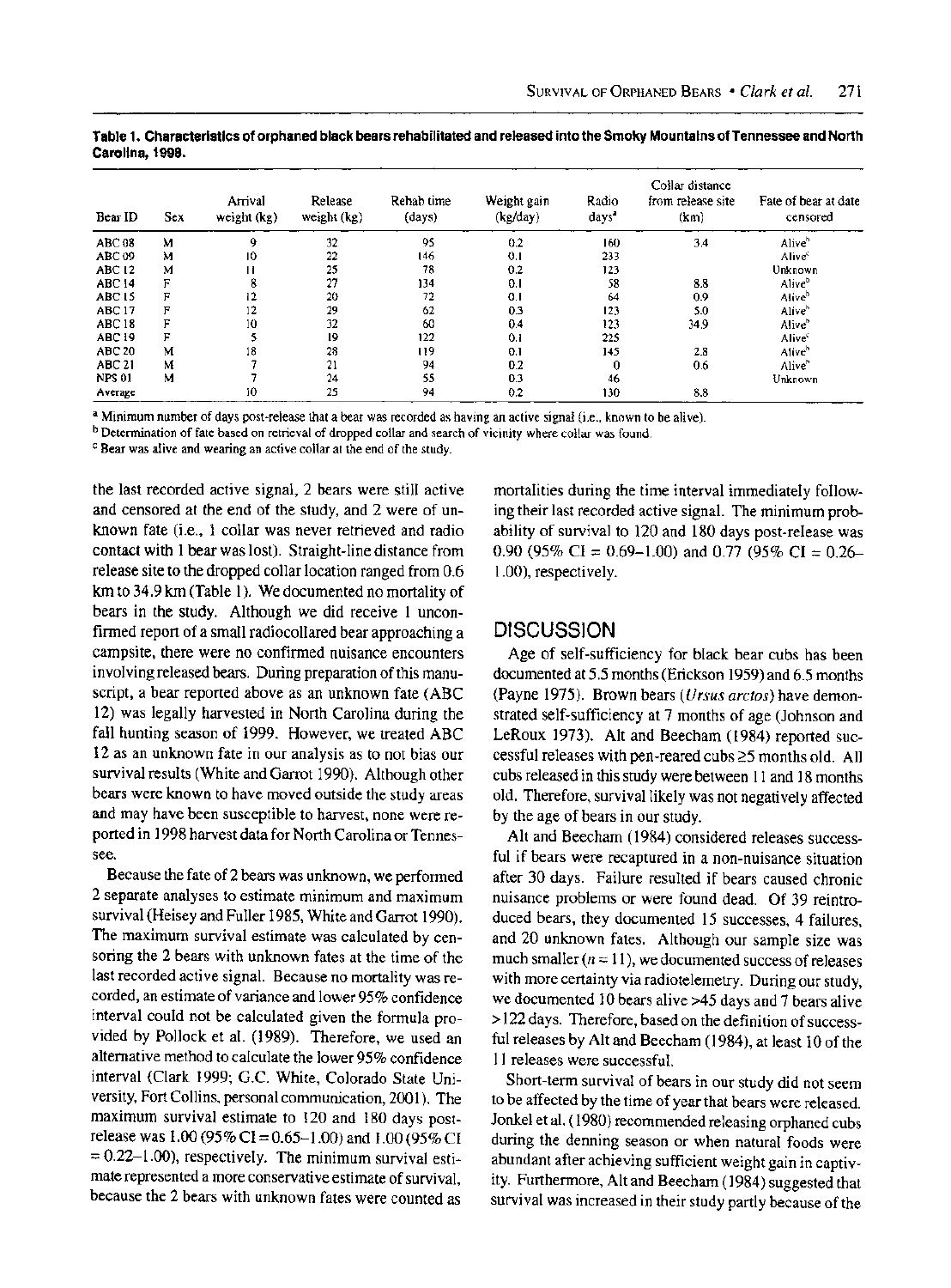**adequate availability of natural foods. In our study, 10 of 11 bears were received for rehabilitation in the fall and released in January or March. Although natural foods are usually not abundant during this time of year, released bears likely had sufficient fat reserves to survive until early summer when soft mast would become available. Orphan bears in Idaho placed in natural or artificial dens during December have successfully constructed their own dens after abandoning their original den (J. Beecham, personal communication, 1997). We were unable to confirm any denning activity, but we did find the collar of ABC 21 near a ground nest with multiple scats in the vicinity of the nest.** 

**The timing of releases in relation to the start of bear hunting season could have negative effects on short-term survival. Although bears were released into nonhunted areas and some were known to move into areas where hunting was legal, our study concluded before the 1998 hunting season. Thus, our results could have been different if releases occurred closer to the onset of bear hunting season or if bears had been released into hunted populations.** 

# **MANAGEMENT IMPLICATIONS**

**Rehabilitation and release of orphaned bears into the wild may offer a valuable management alternative. Historically, orphaned bears had to be destroyed, sent to zoos and other captive facilities, or fostered to adult females with cubs that were radiocollared for research (Jonkel et al. 1980). However, if rehabilitated and released orphaned bears had a low probability of survival in the first couple of months after release, the cost and effort of rehabilitating a small number of bears may not be attractive to managers. Our results indicated high short-term survival (to 180 days) of rehabilitated and released orphaned bears. Thus, rehabilitation and release of orphaned bears can be successful and may be a viable alternative to managers. Furthermore, rehabilitation and release of orphaned bears may have implications and uses concerning the augmentation of small bear populations or repatriation into former ranges (Stiver et al. 1997) or may serve as a management alternative for threatened or endangered bear species (Jonkel et al. 1980, Alt and Beecham 1984).** 

**Long-term survival of rehabilitated and released bears was not evaluated in our study and may have implications concerning the contribution of released bears to the wild population. For example, 5 females were rehabilitated and released in our study. If the probability of sur**vival to reproductive maturity  $(23.5 \text{ years old})$  for these **females was greater than 0.50, their potential contribution to the population in the form of producing and rearing young could be substantial. This is particularly true if**  **they survive to produce multiple litters. Two orphaned female cubs released in Idaho were radiocollared for 5 years after reaching adulthood and both produced multiple litters (J. Beecham, personal communication, 1997). Future studies evaluating orphaned bear releases should focus on long-term survival, reproductive contribution to local populations, and the influence of rehabilitation methods on survival of bears after release.** 

### **ACKNOWLEDGMENTS**

**Financial support was provided by the National Park Service, Friends of Great Smoky Mountains National Park, University of Tennessee-Knoxville, Appalachian Bear Center, Tennessee Wildlife Resources Agency, U.S. Fish and Wildlife Service, and bear hunter associations from Cocke and Sevier counties in Tennessee. We also appreciated personnel from North Carolina Wildlife Resources Commission, Tennessee Wildlife Resources Agency, and the National Park Service for assistance in transporting bears and locating collars. We owe a special thanks to C.D. Scott, W.H. Stiver, and K.D. Delozier. We appreciated the comments and suggestions of A.M. Saxton, J.D. Clark, F.T. Van Manen, and E.C. Hellgren.** 

### **LITERATURE CITED**

- **ALT, G.L., AND J.J. BEECHAM. 1984. Reintroduction of orphaned black bear cubs into the wild. Wildlife Society Bulletin 12:169-174.**
- **CARNEY, D.W., AND M.R. VAUGHAN. 1987. Survival of introduced black bear cubs in Shenandoah National Park, Virginia. International Conference on Bear Research and Management 7:83-85.**
- **CLARK, J.E. 1999. Capture and on-site release of nuisance black bears and survival of orphaned black bears released in the Great Smoky Mountains. Thesis, University of Tennessee, Knoxville, Tennessee, USA.**
- **CLARKE, S.H., J. O'PEZIO, AND C. HACKFORD. 1980. Fostering black bear cubs in the wild. International Conference on Bear Research and Management 4:163-166.**
- **ERICKSON, A.W. 1959. The age of self-sufficiency in the black bear. Journal of Wildlife Management 23:401-405.**
- **HEISEY, D.M., AND T.K. FULLER. 1985. Evaluation of survival and cause-specific mortality rates using telemetry data. Journal of Wildlife Management 49:668-674.**
- **JOHNSON, L.J., AND P. LEROUX. 1973. Age of self-sufficiency in brown/grizzly bear in Alaska. Journal of Wildlife Management 37:122-123.**
- **JONKEL, C.J., P. HUSBY, R. RUSSELL, AND J. BEECHAM. 1980. The reintroduction of orphaned grizzly bear cubs into the wild. International Conference on Bear Research and Management 4:369-372.**
- **PAYNE, N.F. 1975. Unusual movements of Newfoundland black bears. Journal of Wildlife Management 39:812-813.**
- **POLLOCK, K.H., S.R. WINTERSTEN, C.M. BUNCK, AND P.D. CURTIS.**